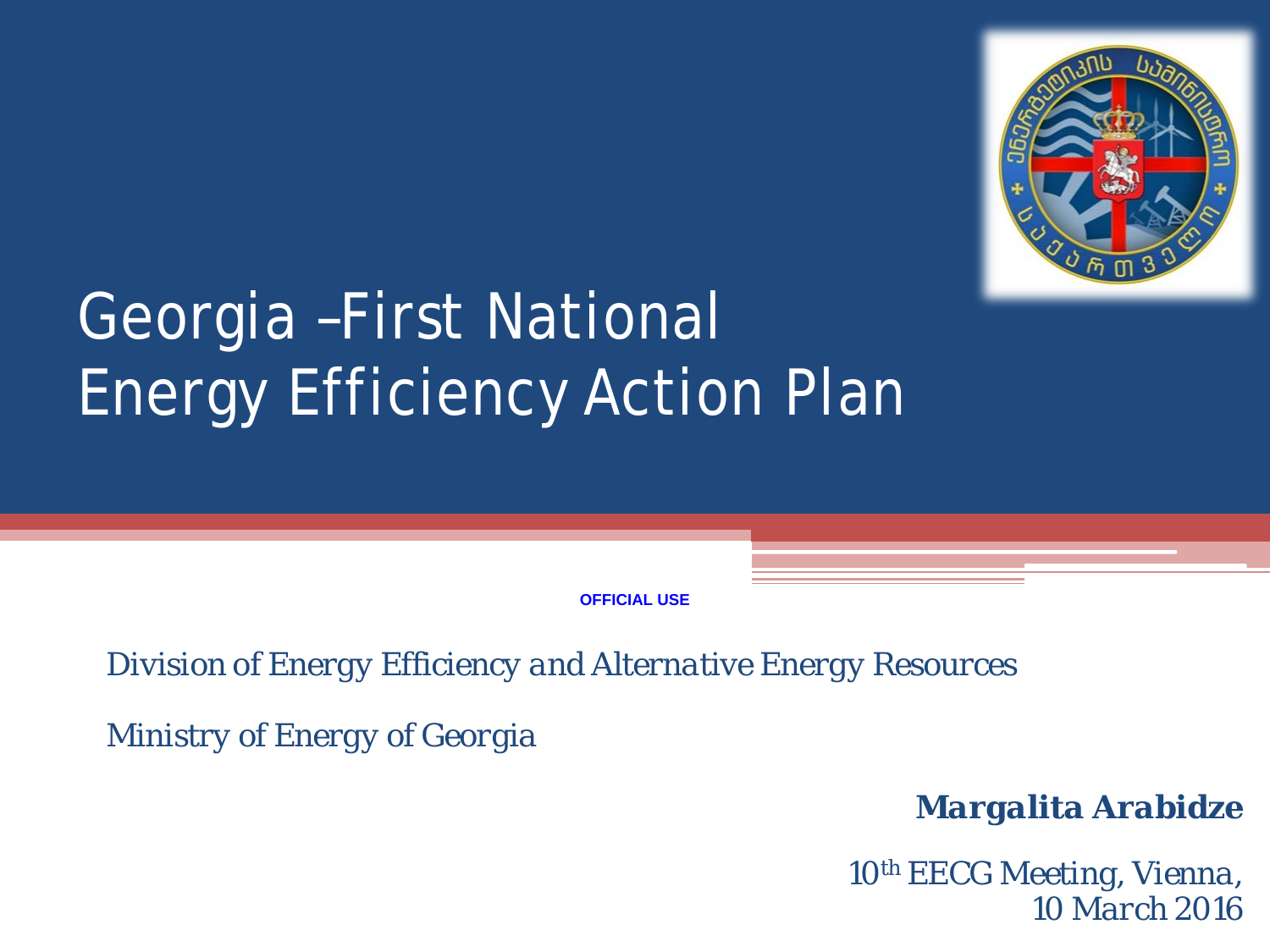

## **Development of Georgia's first NEEAP**

- *External background***:** signed EU Association Agreement (2014); Aspiring for full membership in the Energy Community
- *Internal conditions:* commitment to reduce dependence on energy imports and enhance energy security;
- $\triangleright$  Georgia's first NEEAP launched in June 2015  $\rightarrow$  technical assistance received by **EBRD** and financial support by Swedish International Development Agency (**SIDA**)
- $\triangleright$  the Working group of key stakeholders main decisions
- Ministry of Energy expressed a preference for the **EED-based NEEAP** both in term of the **format and measures** with **adjustments** specific to Georgia's characteristics.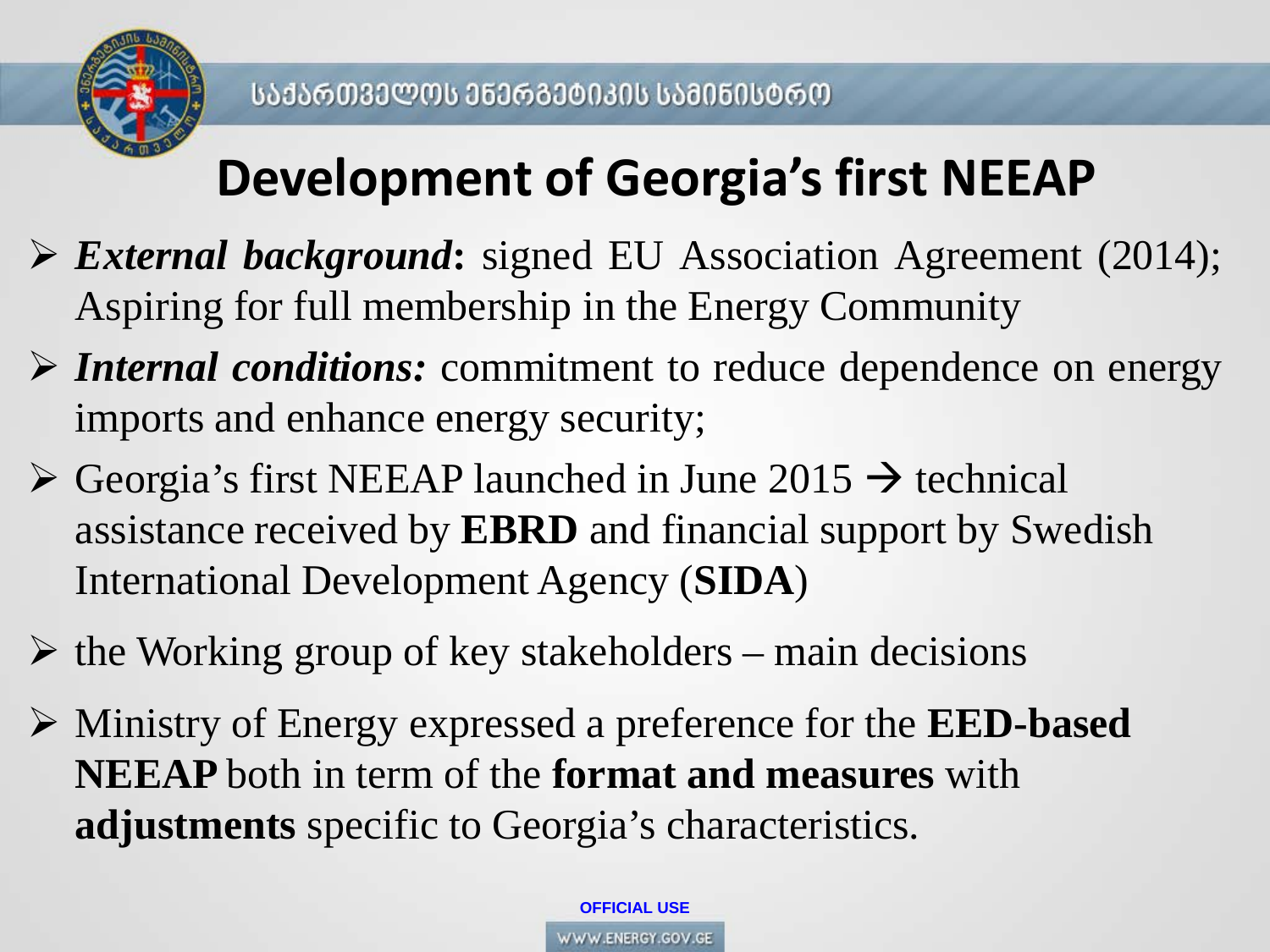

ᲡᲐᲥᲐᲠᲗᲕᲔᲚᲝᲡ ᲔᲜᲔᲠᲒᲔᲢᲘᲙᲘᲡ ᲡᲐᲛᲘᲜᲘᲡᲢᲠᲝ

#### **Current status of NEEAP**

| <b>Key stage/</b><br><b>Deliverable</b> | <b>Description</b>                                                                                                       | Date of delivery by the Consultants                                                                                                                                       |
|-----------------------------------------|--------------------------------------------------------------------------------------------------------------------------|---------------------------------------------------------------------------------------------------------------------------------------------------------------------------|
| <b>Draft NEEAP</b><br>measures          | Full draft of<br>measures currently<br>in discussion with<br>various stakeholders                                        | March 2016 - bilateral discussions with<br>stakeholders to discuss measures and<br>assumptions<br>Late March 2016 – Stakeholder workshop<br>to finalize proposed measures |
| <b>Final NEEAP</b><br><b>Report</b>     | To be discussed with May/June 2016<br>the Government,<br><b>Energy Community</b><br>Secretariat, Broader<br>stakeholders |                                                                                                                                                                           |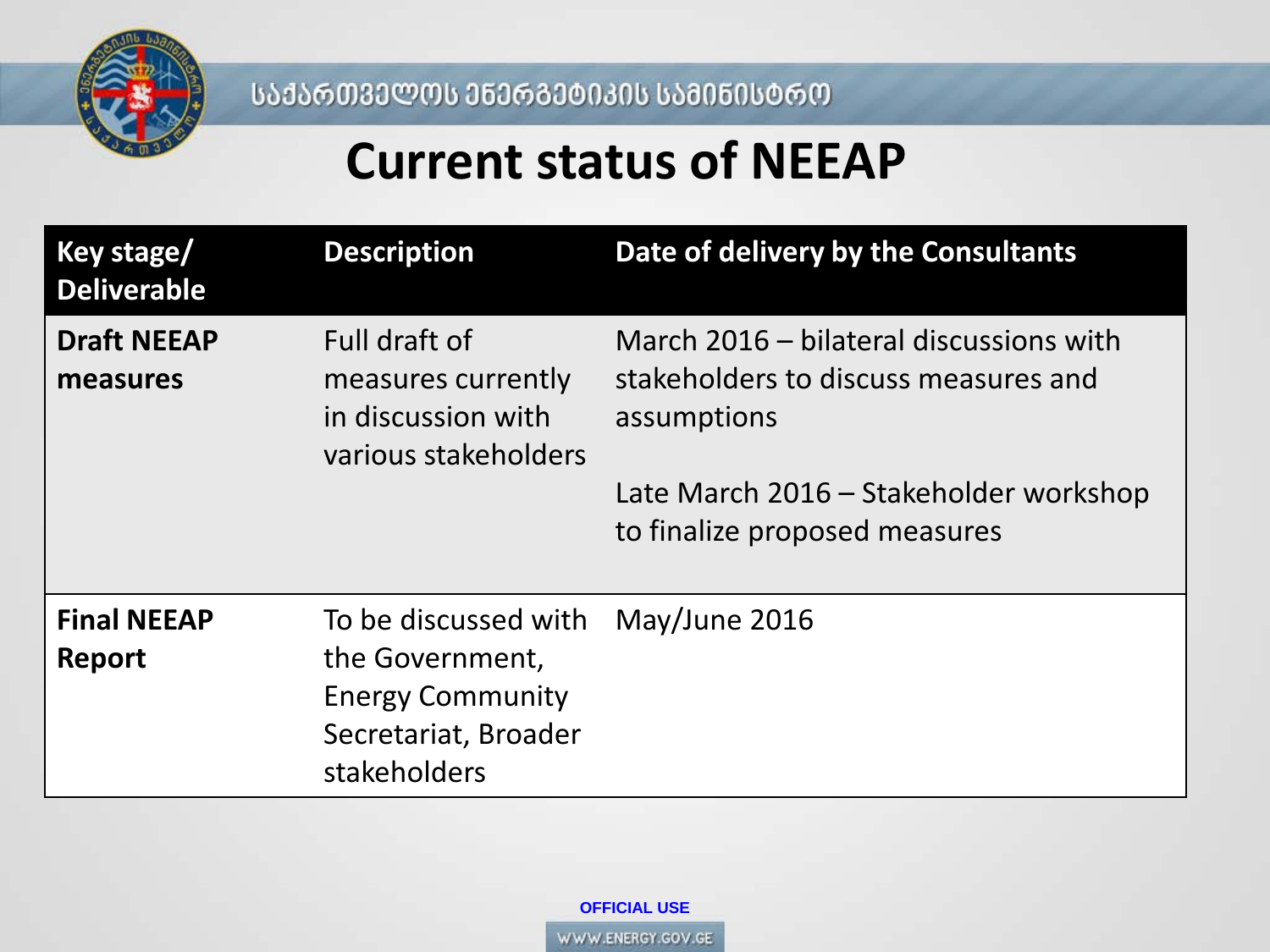

ᲡᲐᲥᲐᲠᲗᲕᲔᲚᲝᲡ ᲔᲜᲔᲠᲒᲔᲢᲘᲙᲘᲡ ᲡᲐᲛᲘᲜᲘᲡᲢᲠᲝ

### *Energy Balance of Georgia*

#### **Shares of economic sectors in energy balance 2014**



*Source: Geostat (2015) Energy Balance of Georgia, 2014*

• The main energy consumers are the residential, transport and industry sectors.

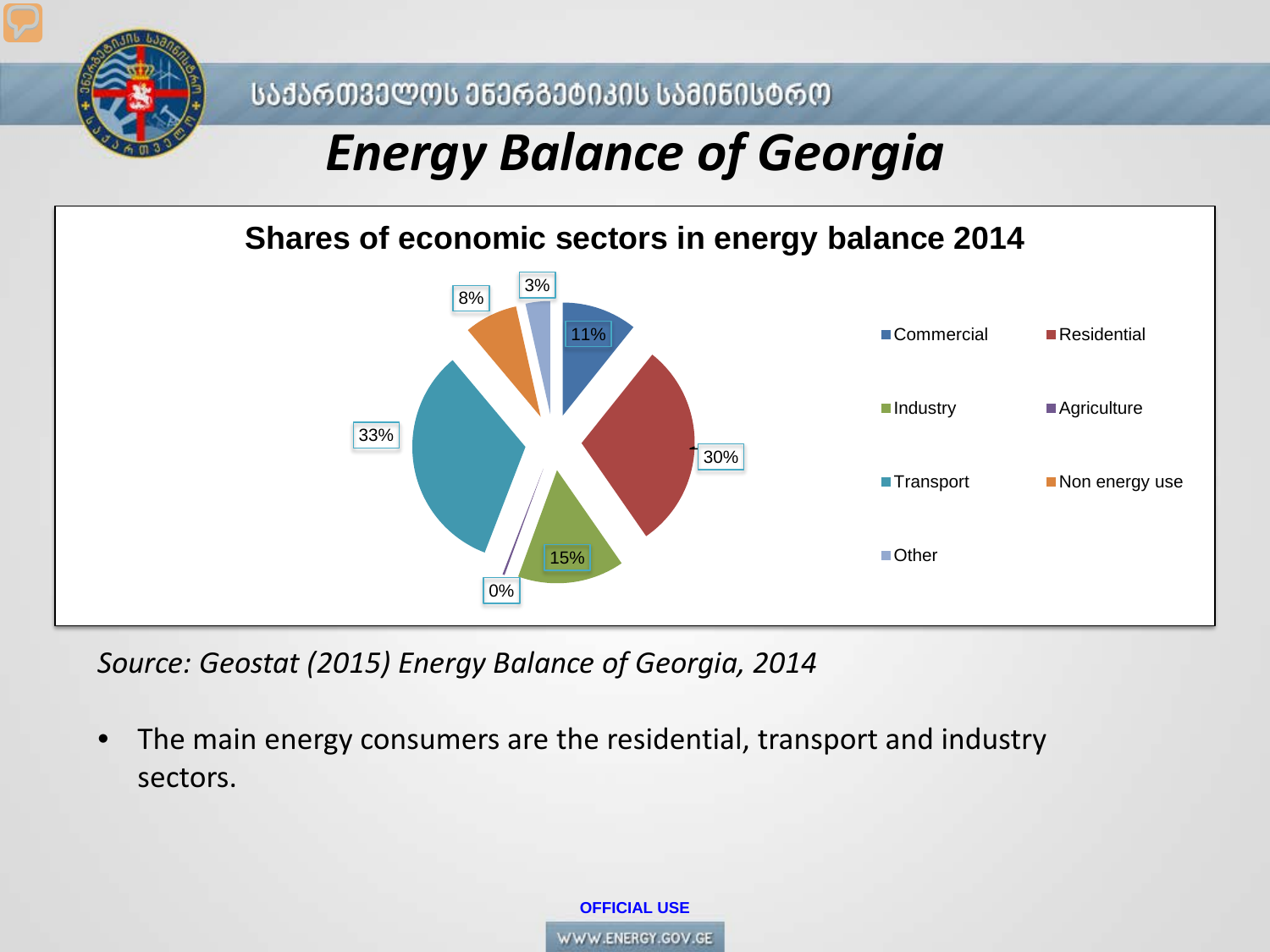

## **Georgia's 1st NEEAP – Highlights #1**

 $\Box$  1<sup>st</sup> Period of implementation from 2017 – 2019, with indicative targets set for 2020, 2025 and 2030

#### $\Box$  Georgia will need assistance with:

- $\Box$  Access to finance and targeted investment to unlock sector potential
- $\Box$  Technical assistance in capacity building (in particular industry and building sector)
- $\Box$  Technical assistance in legislative and programme development
- □ Grants

 $\Box$  Consultancy team are working with the Ministry of Energy and various stakeholders to calculate investment needs and energy savings per sector according to government priorities

 $\square$  Significant opportunities for investment – potentially up to EUR 260 million from 2017 to 2019 alone for measures in various sectors (not including major infrastructure projects

 $\Box$  Investments are to be described including information on size of investment, cost per MWh saved, and IRR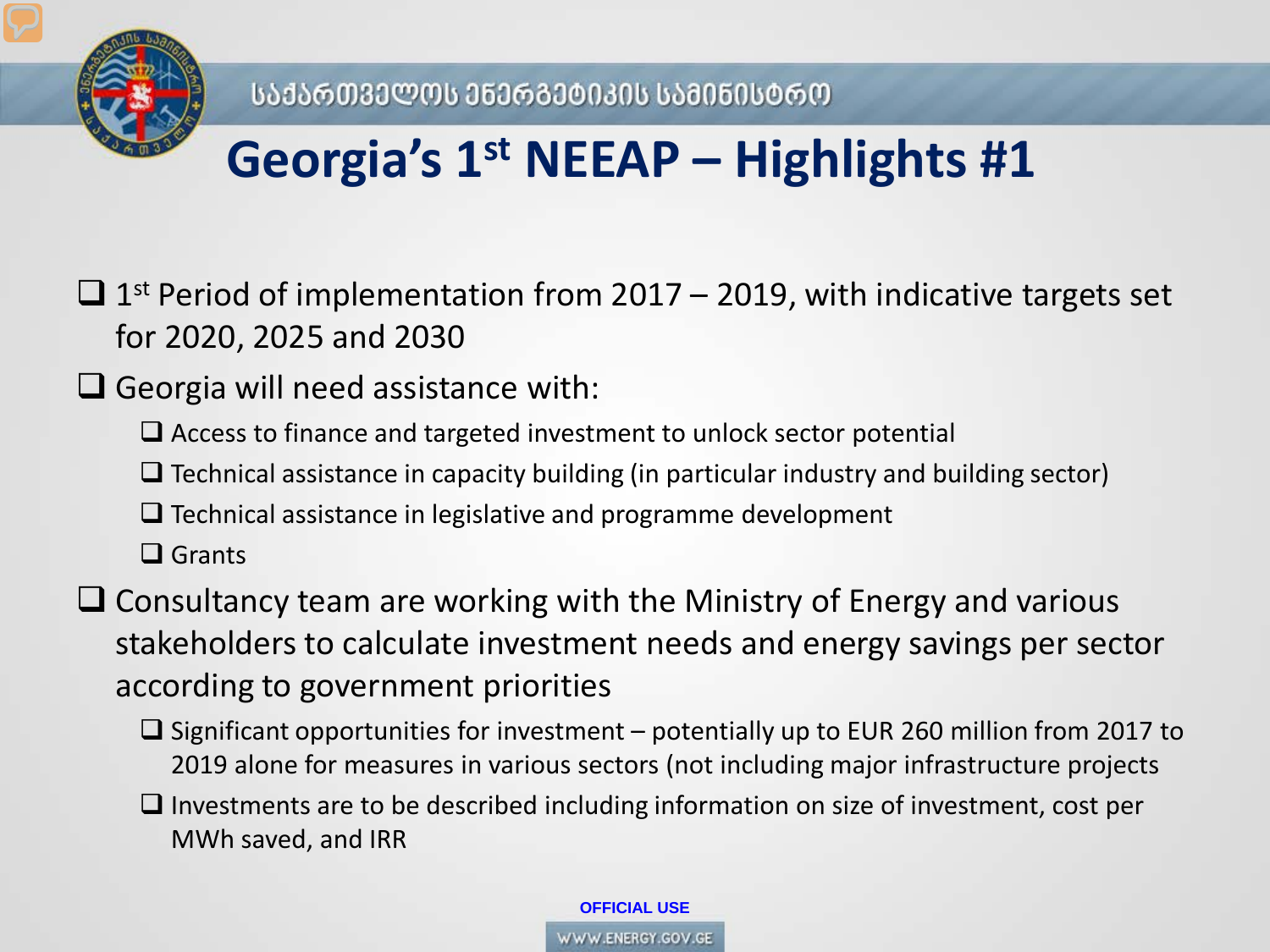

### **Georgia's 1st NEEAP – Measures**

### **Horizontal Measures – highlights**

- Financing schemes for setting up an **Energy Efficiency Fund** (the Ministry is looking at best practices on efficient and sector-focused energy efficiency funds in EU countries)
- Gradual introduction of **energy audits and management systems** (large enterprises first)**, boiler inspections** in the industry sector
- **EPBD Transposition and Enforcement**: Standards and norms and certification schemes in buildings
- **Mandatory labeling** for electrical home-appliances from [2017] and ban on import of low efficient home appliances
- $\triangleright$  Amendment in the law on procurement procedures considering the "**Green Procurements**" component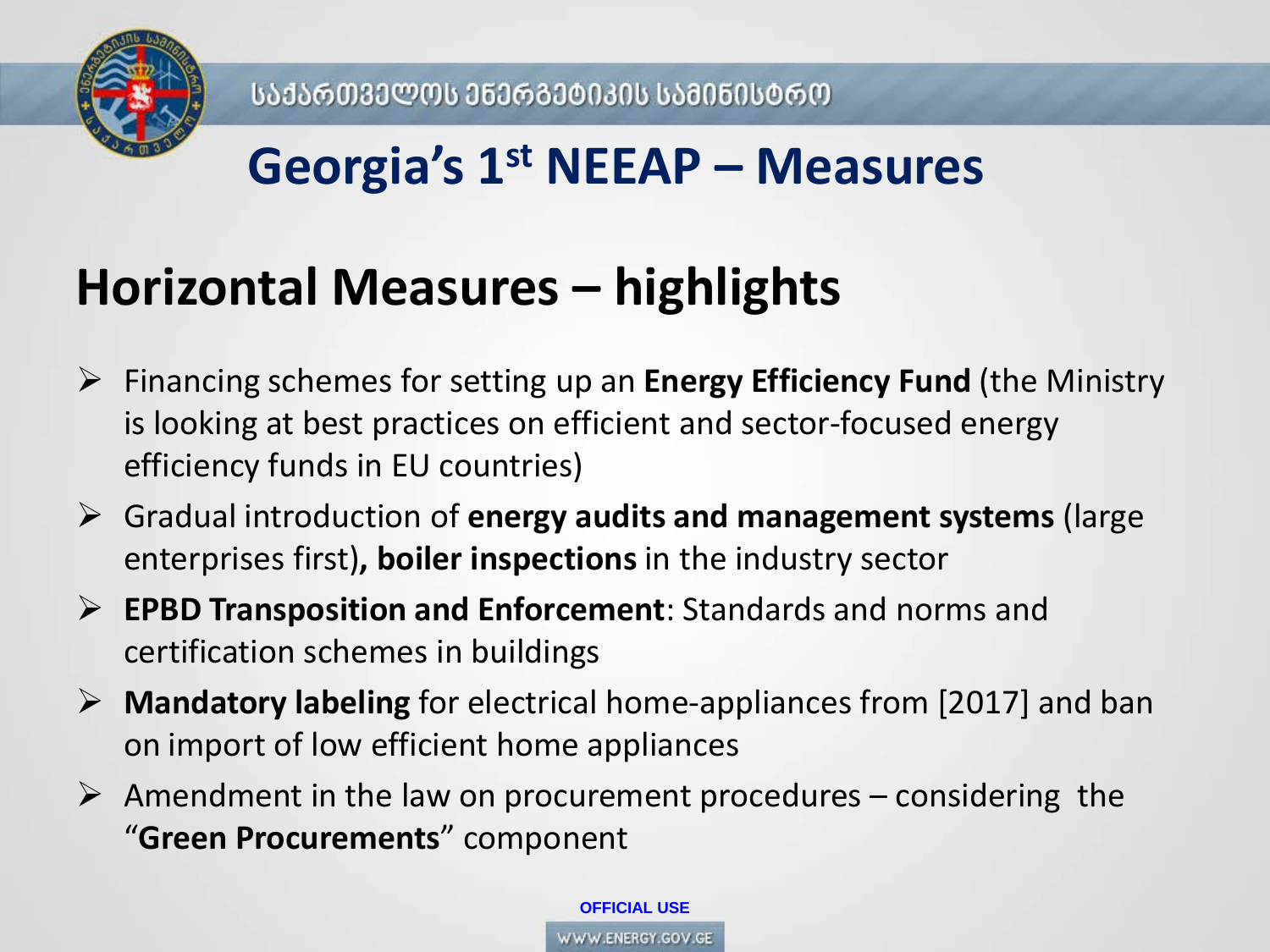

## **Georgia's 1st NEEAP – Measures**

#### **Sector Measures**

 **Energy transformation, transmission, distribution, and demand response**

- Natural gas savings through replacement of old Thermal Power Plants with efficient Combined Cycle Gas Turbine technology
- Energy efficiency savings potential (36% of all measures for 2020)

#### **Reduction of losses in hydropower production**

- Investments in renovating hydropower stations and investigating changes to the dispatch system to improve efficiency/costs
- Energy efficiency savings potential (8% of all measures for 2020)
- **Regulations on the Rules of calculation of normative electricity losses & Reduction of losses in gas pipelines**
- **Efficient wood-burning stoves**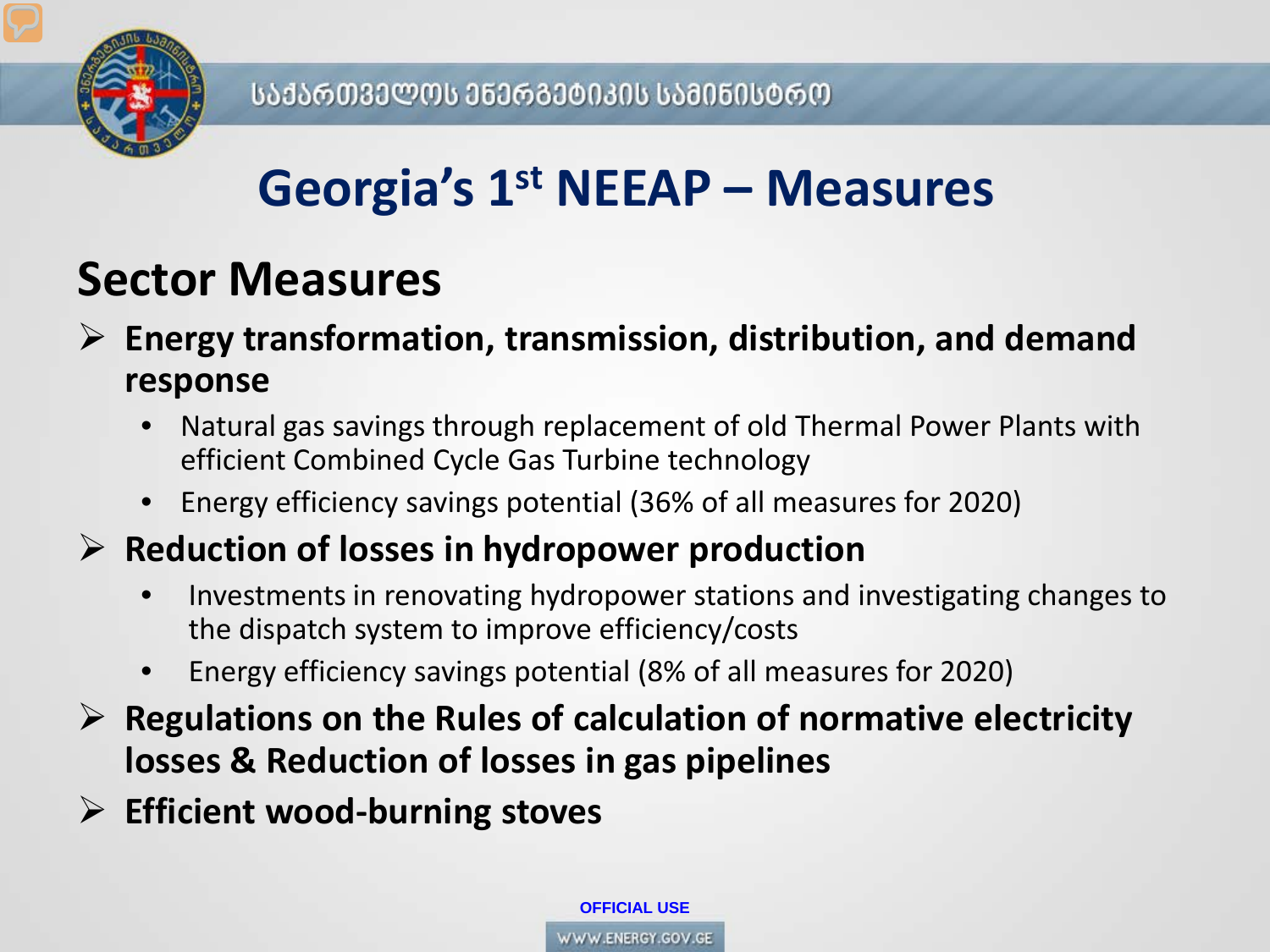

## **Georgia's 1st NEEAP – Measures**

#### **Sector measures**

- **Lighting:** Potential savings examined for each sub-sector: street-lighting, industry, commercial/residential buildings, public buildings – total of **7% of all savings** for 2020
- Recommended savings programmes in **industry** covering various sectors (cement, metal industries, cross-cutting related to boilers/steam production and distribution and cross-cutting related to fans, pumps, compressors and refrigeration system)

#### **Buildings:**

- $\triangleright$  Construction Permits for design and construction shall be issued according to the EE measures – from 2016
- $\triangleright$  Reconstruction and retrofitting of Public Buildings considering the EE measures from 2016
- **Transport** improvements in cities which are signatories of the Covenant of Mayors (Est.  $7 - 10\%$  of savings of all measures)
- $\triangleright$  Measures linked with technical assistance, energy audits, and awareness raising

**OFFICIAL USE**

WWW.ENERGY.GOV.GE